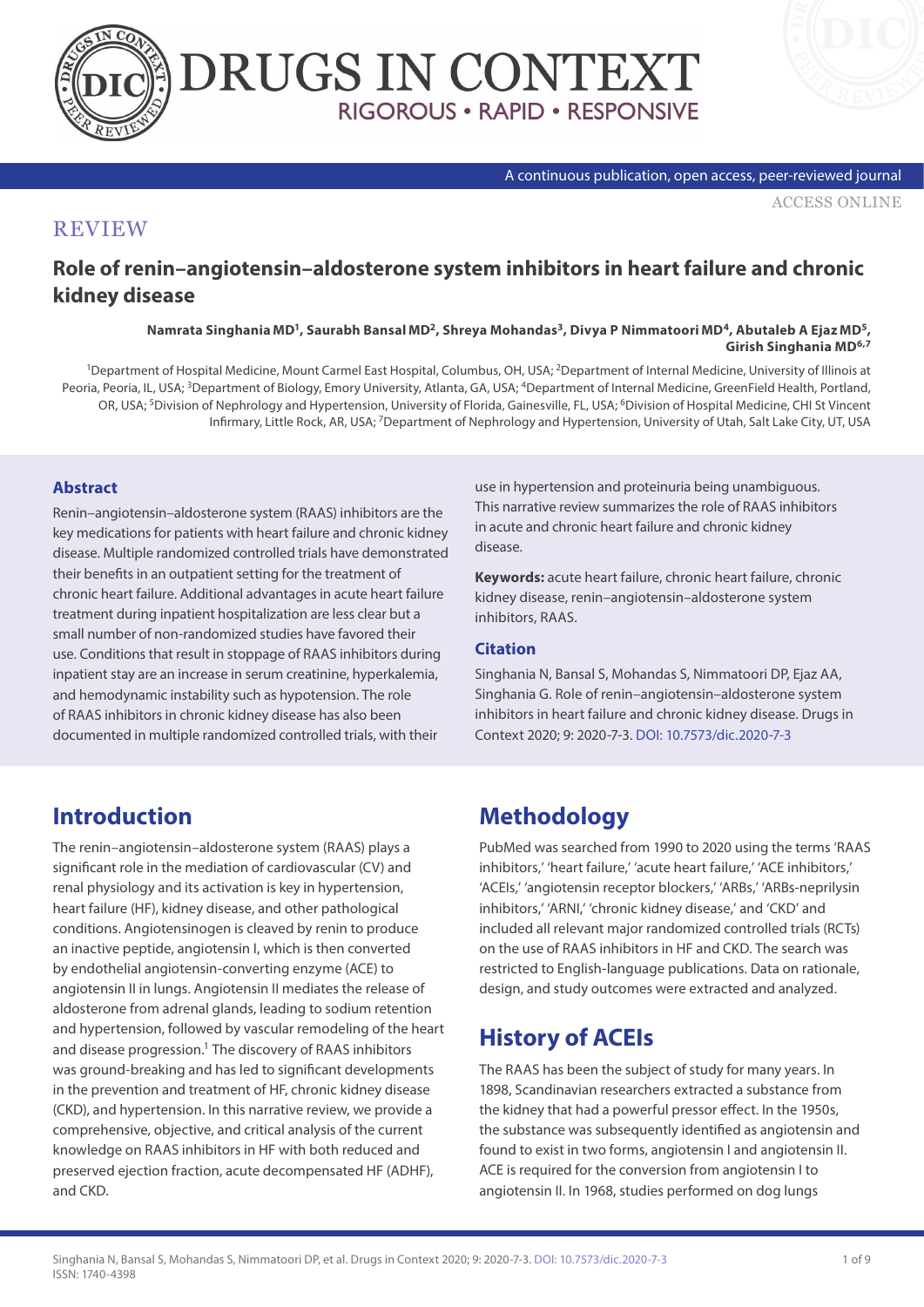demonstrated that peptides from the Brazilian viper's venom successfully inhibited the activity of ACE. In 1975, the first ACE inhibitor (ACEI), named captopril, was discovered, and was launched in 1981. In 1982, Chatterjee et al. demonstrated an improvement in left ventricle function by increased cardiac output and stroke volume along with a decrease in pulmonary capillary wedge pressure following captopril administration.2 In 1985, a new longer-acting ACEI, called enalapril, was developed.

The perception of ACEIs further changed following the CONSENSUS study, which evaluated the prognosis of severe congestive heart failure (CHF) in 253 patients following administration of enalapril (2.5-40 mg per day).<sup>3</sup> Patients were divided into two groups in a double-blind, randomized study to receive either placebo (*n*=126) or enalapril (*n*=127) along with basic HF treatment. This study demonstrated a 31% mortality reduction at 1 year in patients with severe HF who were treated with enalapril compared to placebo. Similarly, the SAVE trial concluded that, in patients with asymptomatic HF with reduced ejection fraction (HFrEF) after myocardial infarction (MI), the long-term administration of captopril was independently associated with a reduction in morbidity and mortality from major CV events.4 The SOLVD trial showed that, in patients with asymptomatic HFrEF, enalapril use significantly decreased the incidence of HF and the rate of HF-associated hospital admissions when compared to placebo.<sup>5</sup> Although the prognosis for CHF remains poor, these studies heralded a new era in the treatment of HF and hypertension and provided the building blocks needed to achieve the new age of medicine for the treatment of CHF.

# **History of ARBs**

After ACEIs were discovered in the late 1970s, the substantial role of angiotensin II in the regulation of blood pressure and fluid and electrolyte balance was confirmed. However, several deficiencies of ACEIs were proposed. First, it was thought that competitive blockage of ACE may cause augmentation of angiotensin I and renin levels, which can overcome the effect of the blockage. Second, blockage of ACE leads to the accrual of bradykinin. Third, the synthesis of angiotensin II can take place through pathways that are non-ACE dependent and are unaffected by ACE inhibition. Therefore, angiotensin receptor blockers (ARBs) were developed to overcome these deficiencies. ARBs provide enhanced inhibition of angiotensin II by selectively interacting at the receptor site. Armed with this knowledge and drive, angiotensin II analogues, like saralasin, were developed to have potent angiotensin II receptorblocking capabilities yet they had poor oral bioavailability.<sup>6</sup> Losartan was subsequently developed and was able to specifically block the AT1 subtype of the angiotensin II receptor.

Several trials were established identifying the role of ARBs as an effective HF therapy and compared their efficacy to that of ACEIs. Initially, the ELITE trial showed a significant reduction in mortality in the losartan group compared to captopril, mainly due to a 64% decrease in the relative risk (RR) of sudden cardiac death in patients taking losartan; however, this was not

the primary endpoint of the study and there was a relatively small number of events. Later, the ELITE II study did not find superiority in the use of losartan (50 mg daily) when compared to captopril (50 mg three times daily), although losartan tolerance was preferable.7 The dissimilarities in morbidity or mortality rates between the two were insignificant and, thus, losartan is considered to be an appropriate alternative choice for patients who are unable to tolerate ACEIs.

## **ACEIs** *versus* **ARBs**

The binding of angiotensin II to its receptors exerts effects on various organs, including brain, kidney, heart, adrenal, and the vascular wall. Angiotensin II receptors have two subtypes – AT1 and AT2. Activation of AT1 results in vasoconstrictor effects and is associated with left ventricle (LV) and arterial hypertrophy.8 The role of AT2 is limited but has been associated with a stimulation of growth of the arterial wall.<sup>9</sup> Angiotensin II can activate both the AT1 and AT2 subtypes; thus, the inhibition of angiotensin II by ACEIs will inhibit both subtypes. In contrast, ARBs will only inhibit the AT1 subtype of angiotensin II. ACE is also important in the metabolism of kinins and the inhibition of ACE will increase kinin levels. Excess kinin levels are also proposed to contribute to the hypotensive effects of ACEIs by unleashing nitric oxide from vascular endothelial cells.10 An increase in kinins may also improve insulin sensitivity, thus helping to lower blood glucose levels in patients with type 2 diabetes mellitus.11 A lack of increase in kinins by ARB use also explains the lack of cough as a symptom in these patients. The use of ACEIs does not affect the alternate pathway (involving chymase) of angiotensin II production, while ARBs will still inhibit angiotensin II from either pathway.12 Although it was initially thought that the combined use of ACEIs and ARBs will have synergistic effects, studies have shown that it can increase the risk of adverse effects, cancer incidence, and mortality; thus, combined therapy is not recommended.

# **Role in HF Role of ACEIs/ARBs in chronic HFrEF**

The goals of treatment of HF are an improvement in symptoms and survival along with a promotion of favorable remodeling of the LV. Initial therapy with diuretics, ACEIs, ARBs, ARBs-neprilysin inhibitors (ARNIs), and beta-blockers has shown benefits in both symptoms and survival. ACEIs improve survival in patients with LV systolic dysfunction (LVEF ≤40%) as shown in multiple large prospective RCTs.3–5 ACEIs demonstrated significant mortality reduction as well as an improvement in clinical state and symptoms. A meta-analysis of five trials (three started during the first 1–3 weeks post-MI) involving 12,763 patients with LVEF ≤35% or <40% and/or clinical HF compared ACEI use to placebo and showed a lower total mortality for ACEI use (23% *versus* 27% for placebo, odds ratio (OR) 0.80, 95% CJ 0.74-0.87).<sup>13</sup> This benefit of treatment was apparent soon after the commencement of treatment and continued to increase for >4 years. ACEIs also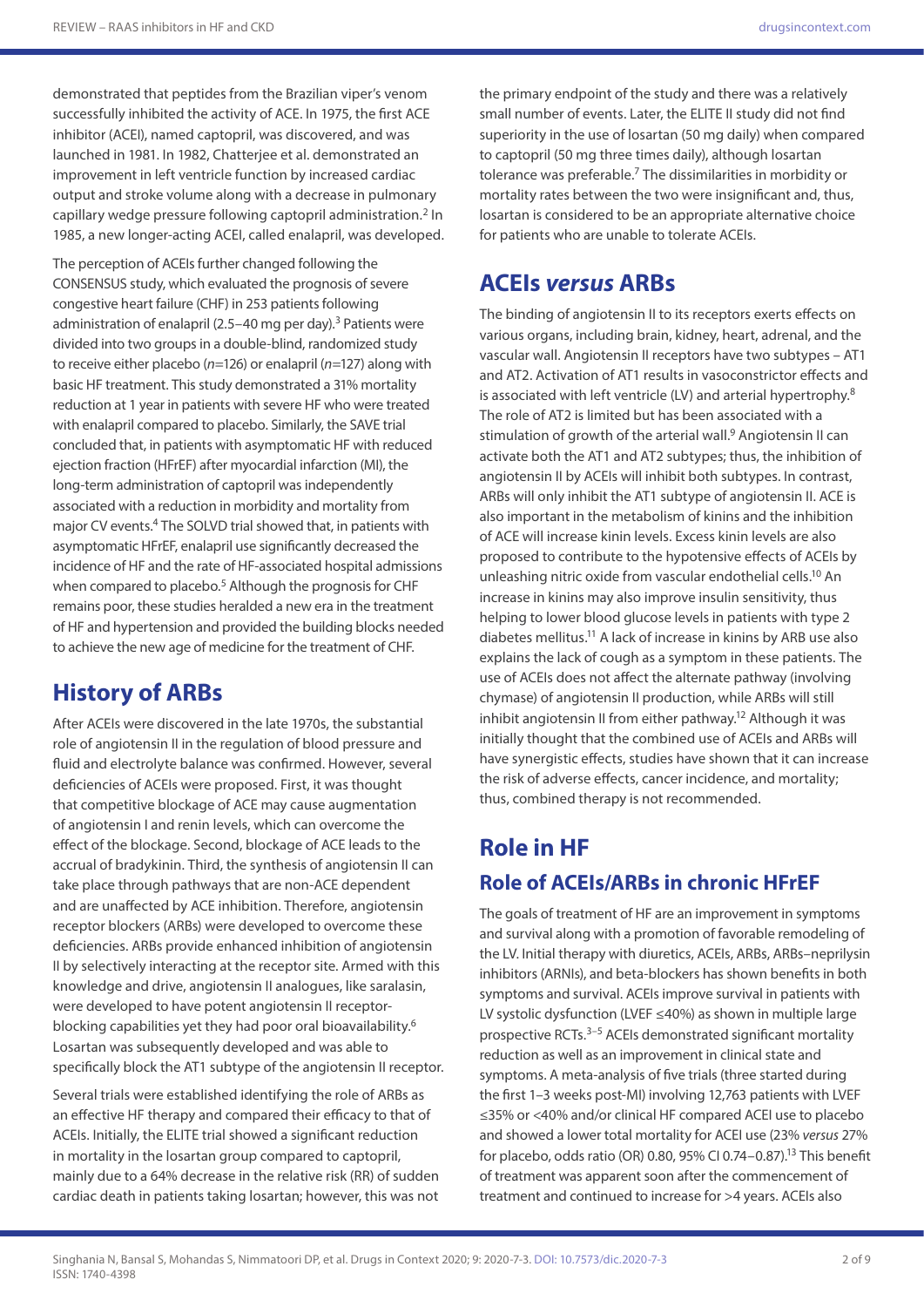showed a lower rate of readmission for HF (14% *versus* 19% for placebo, OR 0.67, 95% CI 0.61–0.74) and a lower incidence of MI (9% *versus* 11% for placebo, OR 0.79, 95% CI 0.70–0.89).

The CHARM-Alternative trial assessed ARB use in 2028 patients with chronic HF who were intolerant to ACEIs and found a significant improvement in CV-related death or hospital admissions for CHF in patients on candesartan compared to placebo (adjusted HR 0.70, 95% CI 0.60–0.81).14 A systematic review of 9 randomized trials with a total of 4643 patients compared ARB therapy (without background ACEI therapy) to placebo and found a mildly overall reduced mortality (RR 0.87, 95% CI 0.76–1.00).15 The review noted that ARBs are better tolerated than ACEIs but did not recommend the use of combination ACEI and ARB therapy due to an increased risk of adverse effects. Similarly, another analysis of 7 clinical trials found a smaller reduction in mortality (RR 0.91, 95% CI 0.79–1.04) with no significant variance in rates of hospitalization compared to placebo (RR 1.00, 95% CI 0.92–1.08).16

## **Role of ACEIs/ARBs in chronic HFpEF**

The pathophysiology of HF with preserved ejection fraction (HFpEF) is considerably different from HFrEF. Most of the medications showing a benefit on morbidity and mortality in HFrEF also improve LV dilation and cause favorable remodeling. In contrast, there is no or minimal LV dilation in HFpEF; thus, the benefits are also minimal. The current therapies for HFpEF are tailored toward treating clinical symptoms and other major clinical conditions, such as hypertension, lung disease, coronary artery disease, atrial fibrillation, and kidney disease. Certainly, there is a lack of RCTs showing the benefits of RAAS inhibitors in mortality in patients with HFpEF, with most being related to their antihypertensive effects. RAAS inhibitors have been proposed to prevent LV hypertrophy by controlling blood pressure, which in turn can improve diastolic function.17 A randomized, double-blind trial, the PEP-CHF study, enrolled 850 patients with a mean age of 76 years after the exclusion of patients with substantial HFrEF and valvular disease, and compared placebo with an ACEI (perindopril) for an effect on the composite of all-cause mortality.18 Although the results were not significant for all-cause mortality, there was a trend towards a benefit from treatment with ACEIs at 1 year (HR 0.692, 95% CI 0.474–1.010; *p*=0.055).

The CHARM-Preserved trial evaluated 3023 symptomatic HFpEF with LVEF >40% and controlled blood pressure and assigned them randomly to either daily candesartan or placebo;19 of note, 19% of patients were also on ACEIs. At a median follow-up of 36.6 months, there was a trend toward a decrease in incidence of the primary endpoint of CV death or hospitalization for HF (adjusted HR 0.86, 95% CI 0.74–1.00; *p*=0.051), with a significant decrease in the number of hospital admissions for HF (16% *versus* 18%; *p*=0.017). Unfortunately, more patients could not continue candesartan because of acute kidney injury, high potassium levels, or hypotension. Similarly, in the I-PRESERVE trial, 4128 patients

with symptomatic HF, controlled blood pressure, and an LVEF ≥45% were randomly assigned to either receive irbesartan daily or placebo daily.20 At a follow-up of 49.5 months (mean), no significant differences were observed in death or hospitalization for HF, mortality from any cause, hospital admission from a CV cause, and quality of life. These studies suggest that the direct effect of RAAS inhibitors on HFpEF in CV mortality is minimal and the focus should be on controlling blood pressure and other comorbidities.

## **Role of ACEIs/ARBs in ADHF**

ADHF is a common and key driver of acute respiratory failure. It can occur due to systolic and/or diastolic HF. Treatment is mainly focused on improvement of symptoms, oxygenation, identifying the precipitating factors, and management of comorbidities like atrial fibrillation and cardiorenal syndrome. In a meta-analysis of 98,496 patients derived from 4 RCTs, 30 day mortality was significantly better in patients who received ACEIs (initiated within 36 hours of MI) compared to placebo (7.1% *versus* 7.6%, RR 0.93, 95% CI 0.89–0.98).21 These results support the use of ACEIs early in the treatment of patients post MI. As mentioned earlier, the benefits were more significant in patient with reduced EF. It is recommended to start therapy prior to hospital discharge in stable patients with MI and usually within the first 24 hours in hemodynamically stable patients with large anterior ST-elevation MI.<sup>22,23</sup>

ADHF can also lead to worsening of renal function (WRF), defined as cardiorenal syndrome type 1 (CRS1), and is an independent predictor of increased inpatient mortality. Although the data on RAAS inhibitors in chronic HF are strong, randomized trials are lacking in the continuation of these medications in patients admitted for ADHF or in those who develop CRS1. Clinicians often discontinue these medications to preserve renal function and avoid hypotension. In a review of currently available studies, the most common reason of discontinuation of RAAS inhibitors was WRF.24 Many patients were discontinued from ACEI therapy during hospitalization, and treatment was not resumed at the time of hospital discharge. In a post hoc analysis of a multicenter RCT of patients with HFrEF and congestion (ESCAPE trial), an increase in serum creatinine in patients with adequate decongestion at the time of discharge did not increase the risk of 180-day all-cause mortality, while suboptimal decongestion and persistently elevated creatinine (>30 days) were correlated with an increased risk of all-cause mortality.25 Thus, transient WRF alone should not be considered as a casual reason for de-escalation of diuretic therapy. In patients with CRS, it may be reasonable to hold the administration of RAAS inhibitors due to risk of hemodynamic instability or severe refractory hyperkalemia.

# **Role of MRAs in HF**

Mineralocorticoid receptor blockers (MRAs), such as spironolactone and eplerenone, have been widely studied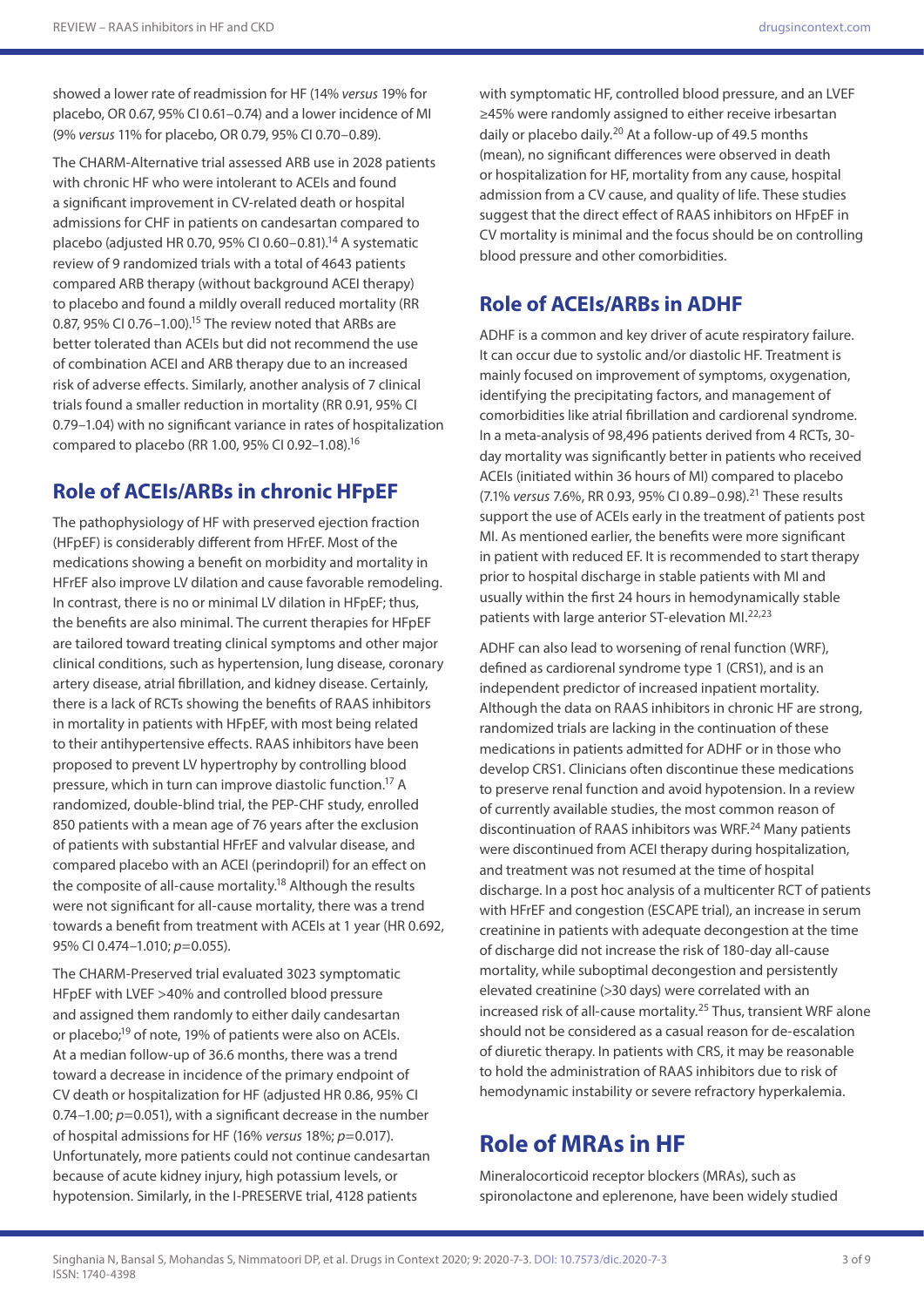in patients with chronic severe HFrEF with EF <35%. In 1999, a study by Pitt et al. showed that, in addition to standard HF therapy, MRAs (spironolactone 25 mg daily) were associated with a significant reduction in morbidity and mortality (35% *versus* 46% in placebo, RR 0.70, 95% CI 0.60–0.82; *p*<0.001) in patients with chronic severe HFrEF (EF <35%) compared to placebo.26 Similar results were shown in another randomized, double-blind trial of 2737 patients with chronic HFrEF (EF <35%), where MRAs (eplerenone, up to 50 mg daily) were found to lower the composite of mortality from CV causes or hospitalization due to HF (HR 0.63, 95% CI 0.54–0.74; *p*<0.001) although the risk of hyperkalemia was higher in patients on MRAs.27 Currently, evidence is unsupported for the role of MRAs in patients with HFpEF with EF >45% as seen in data from the TOPCAT trial, although regional variability was seen in the trial and a subgroup of patients from the Americas showed benefit.28,29 Multiple trials are being undertaken to study the effects of MRAs in HFpEF. The FINEARTS-HF trial is currently recruiting patients with HFpEF (EF ≥40%) and studying the safety and efficacy of finerenone, an MRA, on morbidity and mortality.30 Similarly, the SPIRRIT trial is testing the hypothesis that spironolactone plus standard of care compared to standard of care alone reduces the composite of CV mortality and HF hospitalization.31

The role of MRAs in ADHF is not well defined. There are no RCTs demonstrating the effect of MRAs in ADHF. In a post hoc analysis of the COACH trial, 534 patients with acute HF (55% were discharged on MRAs) showed a 30-day significant reduction in mortality and rehospitalization (HR 0.538, 95% CI 0.299–0.968; p=0.039).<sup>32</sup> Another study of 946 patients showed a significant reduction in CV (HR 0.524, 95% CI 0.315–0.873) and all-cause mortality (HR 0.619, 95% CI 0.413–0.928) in 46% of the patients who were prescribed MRAs at discharge and were followed up for 2.2 years.33 Similarly, an analysis of a Medicare registry of 5887 patients showed a decrease in HF-related hospitalizations at 3 years when MRAs were prescribed at discharge (HR 0.87, 95% CI 0.77–0.98), although this analysis did not show significant benefit in CV mortality.34 As congestion is one of the worse prognostic factors for patients with ADHF, one study evaluated the use of MRAs and congestion and demonstrated that the use of MRAs was associated with a significantly higher proportion of ADHF patients without congestion.35

There are multiple trials currently ongoing assessing the effects of MRAs in heart disease. The CLEAR SYNERGY trial will study the long-term effects of treatments (colchicine *versus* placebo and spironolactone *versus* placebo) following percutaneous coronary intervention to treat MI.36 There are multiple reports of hyperkalemia and decline in renal function in patients on MRAs, but some studies showed that the variability in potassium levels or renal function is transient and, in most cases, it does not affect the benefit of MRAs in reducing mortality and HF-related readmissions in patients with ADHF.34,37–39 However, it is still unclear at what level of decline in glomerular filtration rate or hyperkalemia MRAs should not be initiated or discontinued; further RCTs are needed for this.

# **Role of ARNIs in HF**

Neprilysin is a neutral endopeptidase, the inhibition of which results in natriuretic and vasodilatory effects. Neprilysin inhibitors along with ARBs have been widely used in the treatment of HFrEF following multiple RCTs showing their benefit. The beneficial effects of ARNIs were shown in 8442 patients in the PARADIGM-HF trial, a double-blind RCT.<sup>40</sup> ARNI was significantly superior to enalapril in reducing the composite of CV mortality or HF hospitalizations (HR in the ARNI group 0.80, 95% CI 0.73–0.87; *p*<0.001) in stable patients with HFrEF. ARNI also significantly reduced the risk of HF-related hospital admissions by 21% (*p*<0.001) and 30 day readmission from any cause (OR 0.74, 95% CI 0.56–0.97; *p*=0.031).41 In patients with HFpEF, the benefits of ARNI in reducing HF-related hospitalizations and mortality from CV causes were not significant based on the PARAGON-HF trial.42

The earlier-mentioned study was on patients with stable chronic HF. Despite the significant benefit of ARNIs in HFrEF, a GWTG-HF registry analysis demonstrated that, among 21,078 patients hospitalized for HFrEF, only 2.3% were discharged on ARNIs,<sup>43</sup> highlighting provider hesitancy in starting ARNIs in patients with ADHF. Later, PIONEER-HF, a double-blind RCT, enrolled 881 patients hospitalized for HFrEF.<sup>44</sup> Although this study did not assess mortality benefit, it demonstrated a better reduction in the concentration of N-terminal pro-B-type natriuretic peptide in patients on ARNI than in those on enalapril alone at the 8-week follow-up. The difference in incidence of WRF or hyperkalemia between the two groups was not significant. Some clinical trials, such as the EntrestoTM (LCZ696) in Advanced HF trial (ClinicalTrials.gov Identifier: NCT02816736), are currently also registering advanced HFrEF patients who are symptomatic. Authors are hopeful that growing evidence on ARNIs will show their safety profile and prove their efficaciousness and that providers will feel more confident in initiating ARNIs in patients with acute or chronic HFrEF as a standard therapy.

# **Role of RAAS inhibitors in CKD**

CKD is the progressive loss of kidney function due to nephron loss from a multitude of systemic and non-systemic renal insults that sets in motion a self-perpetuating vicious cycle of glomerular hyperfiltration, proteinuria, and glomerular and tubulointerstitial fibrosis.45 The loss of microvasculature due to inflammation, extracellular matrix accumulation, tubular atrophy, and rarefaction of peritubular capillaries is associated with a hypoxic milieu and production of superoxide, leading to mitochondrial and cytosolic oxidative stress, structural damage, and fibrotic response.<sup>46</sup> Angiotensin II has a central role in CKD progression through the activation of signaling cascades, gene expression, inflammation, oxidative stress, apoptosis, and fibrosis. Angiotensin II has preferential vasoconstrictor effects in the efferent arterioles, resulting in increased intraglomerular pressure and proteinuria that can cause tubular injury and activate pro-inflammatory and fibrotic chemokines and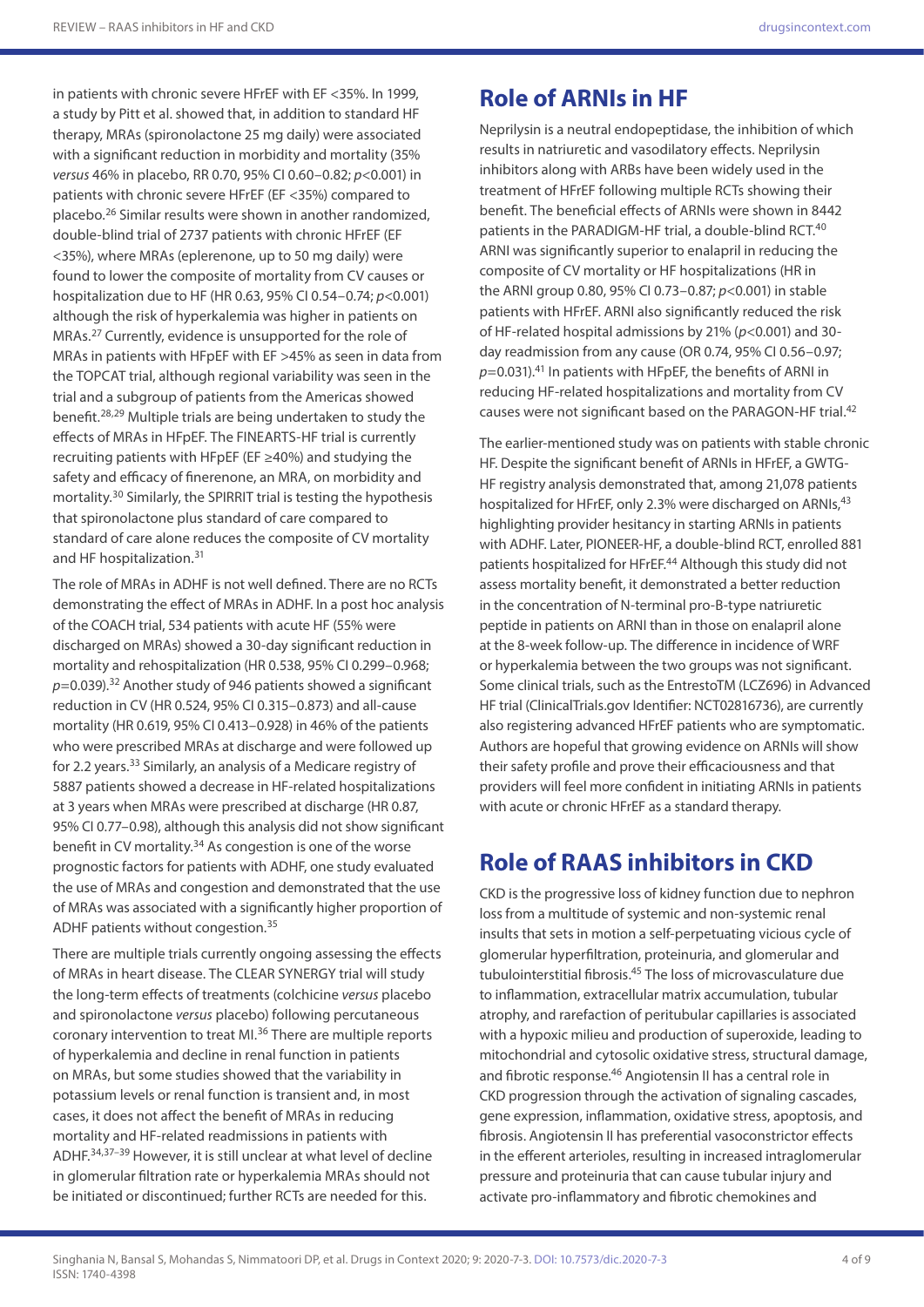| <b>Study name</b>             | Year | <b>Condition</b> | <b>Drug</b>  | <b>Participants</b> | <b>Outcome</b>                  | <b>RR</b>           | Follow-up,<br>years |
|-------------------------------|------|------------------|--------------|---------------------|---------------------------------|---------------------|---------------------|
| Captopril Study <sup>49</sup> | 1993 | <b>DKD</b>       | Captopril    | 409                 | 2xSCR                           | $0.52(0.16 - 0.69)$ | 3                   |
| IDNT <sup>50</sup>            | 2000 | <b>DKD</b>       | Irbesartan   | 1715                | 2xSCR, ESRD                     | $0.81(0.67 - 0.99)$ | 2.6                 |
| MICRO-HOPE <sup>51</sup>      | 2000 | <b>DKD</b>       | Ramipril     | 3577                | <b>CV</b>                       | 0.75                | 4.5                 |
| RENAAL <sup>52</sup>          | 2001 | <b>DKD</b>       | Losartan     | 1513                | Nephropathy                     | $0.84(0/72 - 0.98)$ | 4.5                 |
| AASK <sup>53</sup>            | 2001 | <b>HRD</b>       | Ramipril     | 1094                | 0.5% change in<br>eGFR, ESRD    | $0.62(0.42 - 0.90)$ | 3                   |
| IRMA <sup>54</sup>            | 2001 | HRD/DKD          | Irbesartan   | 590                 | Microalbuminuria                | $0.30(0.14 - 0.61)$ | $\overline{2}$      |
| ALLHAT <sup>55</sup>          | 2002 | <b>HRD</b>       | Lisinopril   | 4146                | CV event                        | $1.03(0.78 - 1.37)$ | 6                   |
| BENEDICT <sup>56</sup>        | 2004 | <b>DKD</b>       | Trandolapril | 1204                | Microalbuminuria                | $0.39(0.19 - 0.80)$ | 3                   |
| DIABHYCAR <sup>57</sup>       | 2004 | <b>DKD</b>       | Ramipril     | 4912                | CV, ESRD                        | $1.03(0.89 - 1.20)$ | $\overline{4}$      |
| ADVANCE <sup>58</sup>         | 2006 | <b>DKD</b>       | Perindopril  | 11,140              | Major vascular<br>events, death | $0.91(0.83 - 1.00)$ | 4.3                 |
| CASE J <sup>59</sup>          | 2009 | <b>HRD</b>       | Candesartan  | 2720                | CV event                        | $0.95(0.72 - 1.25)$ | 3.2                 |
| NAVIGATOR <sup>60</sup>       | 2010 | IGT, CVD         | Valsartan    | 9306                | Incidence of<br>diabetes        | $0.86(0.80 - 0.92)$ | 5.0                 |
| ADVANCE <sup>61</sup>         | 2010 | <b>DKD</b>       | Perindopril  | 2033                | Incident<br>nephropathy         | $0.82(0.68 - 1.01)$ | 4.3                 |
| HIJ-CREATE <sup>62</sup>      | 2010 | <b>HRD</b>       | Candesartan  | 1022                | <b>MACE</b>                     | $0.79(0.63 - 0.99)$ | 4.3                 |
| ROADMAP <sup>63</sup>         | 2011 | <b>DKD</b>       | Olmesartan   | 4447                | Onset of MA                     | $0.77(0.63 - 0.94)$ | 3.2                 |
| NEPHRON-D <sup>64</sup>       | 2013 | <b>Diabetes</b>  | ACEI+ARB     | 1448                | <b>AE</b>                       | $1.7(1.3-2.2)$      | 2.2                 |

### **Table 1. Pivotal trials that shaped the use of RAAS inhibitors in clinical practice.**

ACEI, angiotensin converting enzyme inhibitor; AE, adverse events; ARB, angiotensin II receptor blocker; CV, cardiovascular; CVD, cardiovascular disease; DKD, diabetic kidney disease; eGFR, estimated glomerular filtration rate; ESRD, end stage renal disease; HRD, hypertensive renal disease; IGT, impaired glucose tolerance; MA, microalbuminuria; MACE, major adverse cardiac event; RAAS, renin-angiotensin-aldosterone system; RR, relative risk; SCR, serum creatinine.

cytokines. Angiotensin II causes endothelial dysfunction via a complex interplay of pathways that includes increased NADPH oxidase activity and superoxide production, altered endothelial nitric oxide synthase function, and inactivation of kinases regulated by extracellular signals. Angiotensin II induces vascular smooth muscle cell proliferation and migration. Therefore, the blocking of angiotensin II, that is, RAAS inhibition, has become the main target of renal protection in CKD.

It is uncertain whether RAAS inhibition induces regression of glomerulosclerosis; nevertheless, it has consistently demonstrated a reduction or prevention of progressive decline in renal function. Table 1 exhibits some of the pivotal trials that have shaped the use of RAAS inhibitors in clinical practice. The renoprotective effects of RAAS inhibitors are additive to their blood pressure-lowering effects. The FIDELIO-DKD trial, which studied the effects of finerenone in patients with CKD and type 2 diabetes (finerenone 10 or 20 mg orally once daily, or placebo when added to standard of care, including a maximum tolerated dose of ACEIs/ARBs), reported a delayed progression of CKD by reducing the combined risk of time to first occurrence of renal failure, a sustained decrease of estimated glomerular filtration rate ≥40% from baseline over at least 4

weeks, or renal death.<sup>47</sup> It also reduced the composite of time to first occurrence of CV death, non-fatal MI, non-fatal stroke, or HF-related hospitalization. Although this study used both MRA and ACEIs/ARBs in the treatment arm, previous studies showed that dual blockade with ACEIs and ARBs is usually not recommended due to hyperkalemia-related adverse events and a lack of significant benefits. Data are limited on the role of RAAS inhibition in advanced CKD. It is also important to note that many patients with HF have concomitant CKD and the use of RAAS inhibitors has consistently shown benefits in lowering the number of CV events in these patients.<sup>48</sup>

## **Conclusion**

RAAS inhibitors have undoubtedly established themselves as key medications in standard and guideline-directed treatment of chronic HF. Their role is well defined in patients with HFrEF based on multiple RCTs, but their benefits are lacking in patients with HFpEF. Similarly, in ADHF, multiple non-randomized trials have consistently shown benefits of these medications, although well-structured RCTs are lacking. We recommend to clinicians not to de-escalate RAAS inhibitors or diuretic therapy routinely for transient WRF of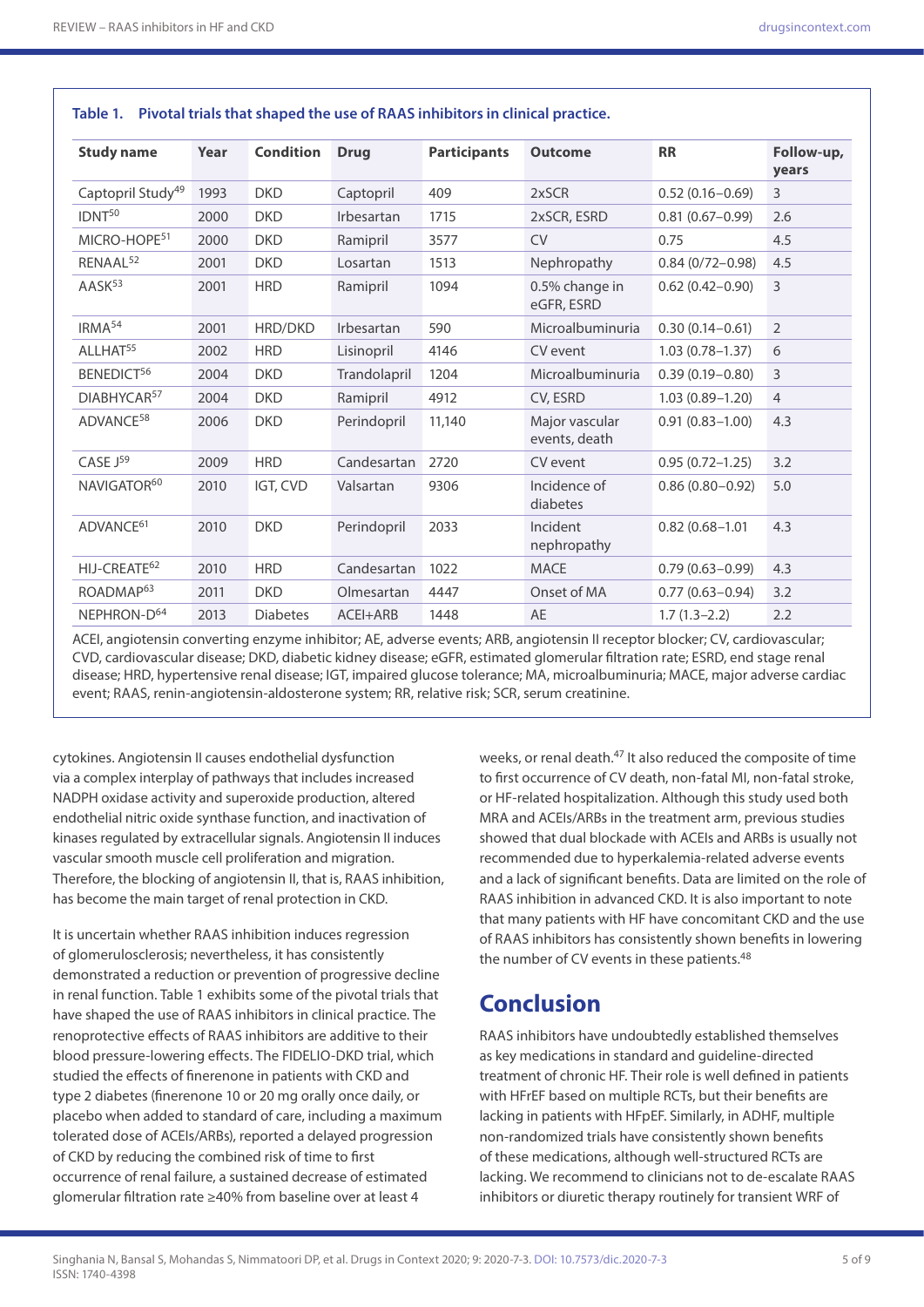<30 days. Persistent WRF (>30 days) and persistent congestion portend poor prognosis. Although based on provider's clinical judgment, in cases where WRF is significant, such as a decrease in estimated glomerular filtration rate of >30% from baseline, transient withholding of RAAS inhibitors may be reasonable but there should be a plan to restart these before discharge. Refractory hyperkalemia and hypotension could be a justifiable reason to temporarily withhold ACEIs in patients with ADHF but there should be a dedicated plan to restart them before

discharge as suggested by their long-term clinical benefits. ARNIs have recently been established as an effective treatment in patients with HFrEF; more studies are currently enrolling patients to establish their role in ADHF. The benefits of RAAS inhibition in the treatment of CKD are unambiguous, with the effects on decreasing proteinuria and blood pressure being unquestionable. All patients with early CKD and proteinuria should be administered RAAS inhibitors unless there is an obvious contraindication. Data on advanced CKD are limited.

**Contributions:** NS reviewed the literature, collected the data, and wrote the manuscript. SB, SM, DPN, AAE, and GS helped with data collection and critically reviewed the manuscript. All authors have reviewed the final version and approved the manuscript for publication. All named authors meet the International Committee of Medical Journal Editors (ICMJE) criteria for authorship for this article and take responsibility for the integrity of the work as a whole.

**Disclosure and potential conflicts of interest:** The authors declare that they have no conflicts of interest relevant to this manuscript. The International Committee of Medical Journal Editors (ICMJE) Potential Conflicts of Interests form for the authors is available for download at: <https://www.drugsincontext.com/wp-content/uploads/2020/09/dic.2020-7-3-COI.pdf>

**Acknowledgements:** None.

**Funding declaration:** There was no funding associated with the preparation of this article.

**Copyright:** Copyright © 2020 Singhania N, Bansal S, Mohandas S, Nimmatoori DP, Ejaz AA, Singhania G. Published by Drugs in Context under Creative Commons License Deed CC BY NC ND 4.0 which allows anyone to copy, distribute, and transmit the article provided it is properly attributed in the manner specified below. No commercial use without permission.

**Correct attribution:** Copyright © 2020 Singhania N, Bansal S, Mohandas S, Nimmatoori DP, Ejaz AA, Singhania G. [https://doi.org/10.7573/dic.2020-7-3.](https://doi.org/10.7573/dic.2020-7-3) Published by Drugs in Context under Creative Commons License Deed CC BY NC ND 4.0.

**Article URL:** [https://www.drugsincontext.com/role-of-renin–angiotensin–aldosterone-system-inhibitors-in-heart-failure-and-chronic-kidney](https://www.drugsincontext.com/role-of-renin-angiotensin-aldosterone-system-inhibitors-in-heart-failure-and-chronic-kidney-disease)[disease](https://www.drugsincontext.com/role-of-renin-angiotensin-aldosterone-system-inhibitors-in-heart-failure-and-chronic-kidney-disease)

**Correspondence:** Namrata Singhania, Mount Carmel East Hospital, 6001, E Broad St., Columbus, OH, 43213, USA. [namrat09@gmail.com](mailto:namrat09@gmail.com)

**Provenance:** Invited; externally peer reviewed.

**Submitted:** 13 July 2020; **Peer review comments to author:** 17 August 2020; **Revised manuscript received:** 22 September 2020; **Accepted:** 23 September 2020; **Publication date:** 11 November 2020.

*Drugs in Context* is published by BioExcel Publishing Ltd. Registered office: Plaza Building, Lee High Road, London, England, SE13 5PT.

BioExcel Publishing Limited is registered in England Number 10038393. VAT GB 252 7720 07.

For all manuscript and submissions enquiries, contact the Editorial office [editorial@drugsincontext.com](mailto:editorial@drugsincontext.com)

For all permissions, rights and reprints, contact David Hughes [david.hughes@bioexcelpublishing.com](mailto:david.hughes@bioexcelpublishing.com)

### **References**

- 1. Weber KT. Aldosterone in congestive heart failure. *N Engl J Med*. 2001;345(23):1689–1697. <https://doi.org/10.1056/NEJMra000050>
- 2. Chatterjee K, Rouleau JL, Parmley WW. Haemodynamic and myocardial metabolic effects of captopril in chronic heart failure. *Br Heart J*. 1982;47(3):233–238.<https://doi.org/10.1136/hrt.47.3.233>
- 3. The Consensus Trial Study Group. Effects of enalapril on mortality in severe congestive heart failure. Results of the Cooperative North Scandinavian Enalapril Survival Study (CONSENSUS). *N Engl J Med*. 1987;316(23):1429–1435. <https://doi.org/10.1056/NEJM198706043162301>
- 4. Pfeffer MA, Braunwald E, Moyé LA, et al. Effect of captopril on mortality and morbidity in patients with left ventricular dysfunction after myocardial infarction: results of the survival and ventricular enlargement trial. *N Engl J Med*. 1992;327(10): 669–677.<https://doi.org/10.1056/NEJM199209033271001>
- 5. The SOLVD Investigators. Effect of enalapril on survival in patients with reduced left ventricular ejection fractions and congestive heart failure. *N Engl J Med*. 1991;325(5):293–302. <https://doi.org/10.1056/NEJM199108013250501>
- 6. Griendling KK, Lassègue B, Murphy TJ, Alexander RW. Angiotensin II receptor pharmacology. In: *Advances in Pharmacology*. Vol 28. Academic Press; 1994:269–306. [https://doi.org/10.1016/S1054-3589\(08\)60498-6](https://doi.org/10.1016/S1054-3589(08)60498-6)
- 7. Pitt B, Poole-Wilson PA, Segal R, et al. Effect of losartan compared with captopril on mortality in patients with symptomatic heart failure: randomised trial – The Losartan Heart Failure Survival Study ELITE II. *Lancet*. 2000;355(9215):1582–1587. [https://doi.org/10.1016/S0140-6736\(00\)02213-3](https://doi.org/10.1016/S0140-6736(00)02213-3)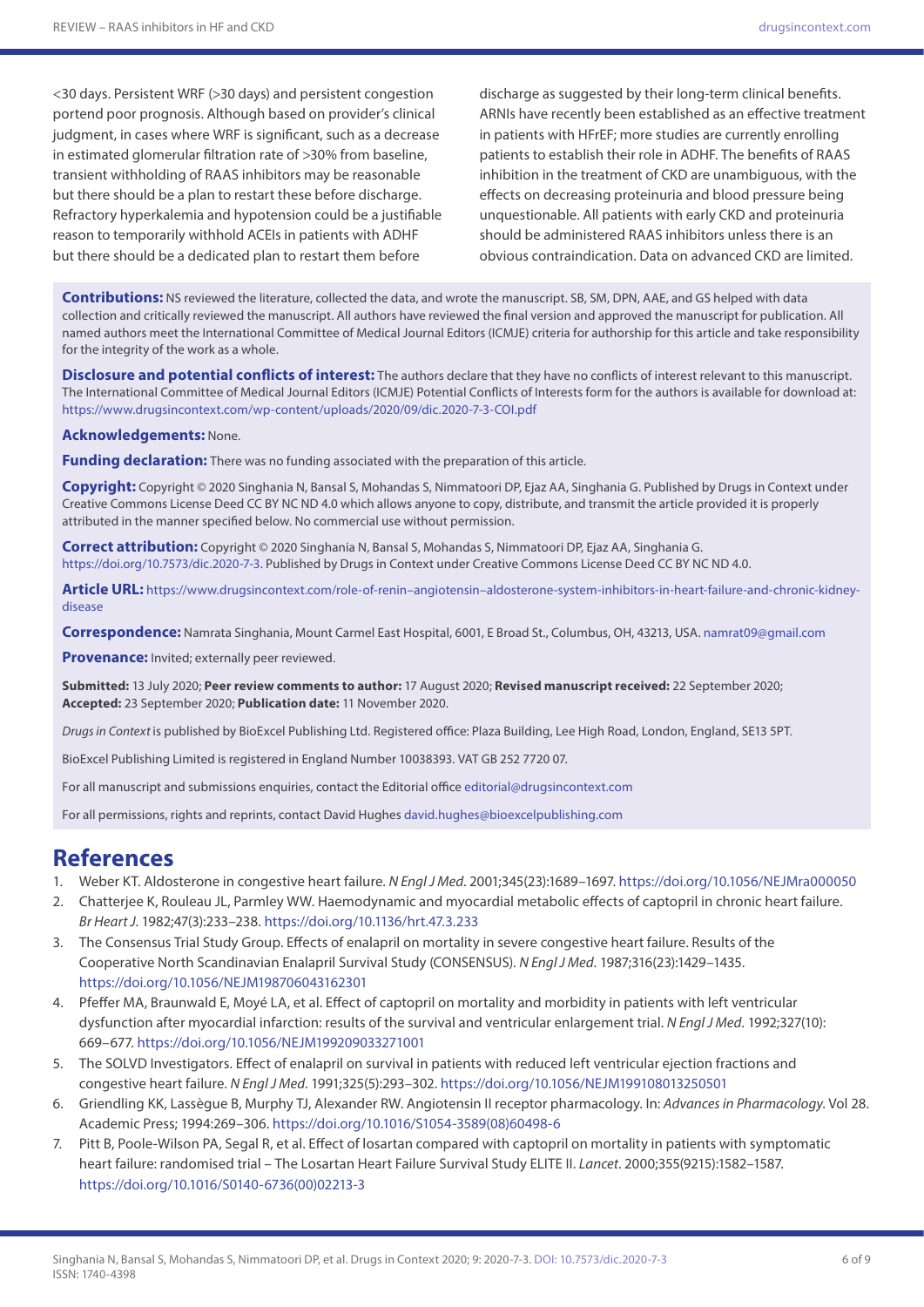- 8. Goodfriend TL, Elliott ME, Catt KJ. Angiotensin receptors and their antagonists. *N Engl J Med*. 1996;334(25):1649–1654. <https://doi.org/10.1056/nejm199606203342507>
- 9. Stoll M, Steckelings UM, Paul M, Bottari SP, Metzger R, Unger T. The angiotensin AT2-receptor mediates inhibition of cell proliferation in coronary endothelial cells. *J Clin Invest*. 1995;95(2):651–657.<https://doi.org/10.1172/jci117710>
- 10. Hornig B, Kohler C, Drexler H. Role of bradykinin in mediating vascular effects of angiotensin- converting enzyme inhibitors in humans. *Circulation*. 1997;95(5):1115–1118.<https://doi.org/10.1161/01.CIR.95.5.1115>
- 11. Tomiyama H, Kushiro T, Abeta H, et al. Kinins contribute to the improvement of insulin sensitivity during treatment with angiotensin converting enzyme inhibitor. *Hypertension*. 1994;23(4):450–455.<https://doi.org/10.1161/01.HYP.23.4.450>
- 12. Chandrasekharan UM, Sanker S, Glynias MJ, Karnik SS, Husain A. Angiotensin II-forming activity in a reconstructed ancestral chymase. *Science (80- )*. 1996;271(5248):502–505. <https://doi.org/10.1126/science.271.5248.502>
- 13. Flather MD, Yusuf S, Køber L, et al. Long-term ACE-inhibitor therapy in patients with heart failure or left-ventricular dysfunction: a systematic overview of data from individual patients. *Lancet*. 2000;355(9215):1575–1581. [https://doi.org/10.1016/S0140-6736\(00\)02212-1](https://doi.org/10.1016/S0140-6736(00)02212-1)
- 14. Granger CB, McMurray JJV, Yusuf S, et al. Effects of candesartan in patients with chronic heart failure and reduced leftventricular systolic function intolerant to angiotensin-converting-enzyme inhibitors: the CHARM-alternative trial. *Lancet*. 2003;362(9386):772–776. [https://doi.org/10.1016/S0140-6736\(03\)14284-5](https://doi.org/10.1016/S0140-6736(03)14284-5)
- 15. Moukarbel GV. Angiotensin receptor blockers for heart failure. In: *Heart Failure, Second Edition*. CRC Press; 2012:341–352. <https://doi.org/10.1002/14651858.cd003040.pub2>
- 16. Konstam MA, Neaton JD, Dickstein K, et al. HEAAL. *Lancet*. 2009;374(9704):1840–1848. [https://doi.org/10.1016/S0140-6736\(09\)61913-9](https://doi.org/10.1016/S0140-6736(09)61913-9)
- 17. Klingbeil AU, Schneider M, Martus P, Messerli FH, Schmieder RE. A meta-analysis of the effects of treatment on left ventricular mass in essential hypertension. *Am J Med*. 2003;115(1):41–46. [https://doi.org/10.1016/S0002-9343\(03\)00158-X](https://doi.org/10.1016/S0002-9343(03)00158-X)
- 18. Cleland JGF, Tendera M, Adamus J, Freemantle N, Polonski L, Taylor J. The perindopril in elderly people with chronic heart failure (PEP-CHF) study. *Eur Heart J*. 2006;27(19):2338–2345. <https://doi.org/10.1093/eurheartj/ehl250>
- 19. Yusuf S, Pfeffer MA, Swedberg K, et al. Effects of candesartan in patients with chronic heart failure and preserved left-ventricular ejection fraction: the CHARM-preserved trial. *Lancet*. 2003;362(9386):777–781. [https://doi.org/10.1016/S0140-6736\(03\)14285-7](https://doi.org/10.1016/S0140-6736(03)14285-7)
- 20. Massie BM, Carson PE, McMurray JJ, et al. Irbesartan in patients with heart failure and preserved ejection fraction. *N Engl J Med*. 2008;359(23):2456–2467.<https://doi.org/10.1056/NEJMoa0805450>
- 21. Franzosi MG. Indications for ACE inhibitors in the early treatment of acute myocardial infarction: systematic overview of individual data from 100 000 patients in randomized trials. *Circulation*. 1998;97(22):2202–2212. <https://doi.org/10.1161/01.CIR.97.22.2202>
- 22. ISIS-4: a randomised factorial trial assessing early oral captopril, oral mononitrate, and intravenous magnesium sulphate in 58 050 patients with suspected acute myocardial infarction. *Lancet*. 1995;345(8951):669–685. [https://doi.org/10.1016/S0140-6736\(95\)90865-X](https://doi.org/10.1016/S0140-6736(95)90865-X)
- 23. GISSI-3: effects of lisinopril and transdermal glyceryl trinitrate singly and together on 6-week mortality and ventricular function after acute myocardial infarction. Gruppo Italiano per lo Studio della Sopravvivenza nell'infarto Miocardico. *Lancet (London, England)*. 1994;343(8906):1115–1122. [http://www.ncbi.nlm.nih.gov/pubmed/7910229.](http://www.ncbi.nlm.nih.gov/pubmed/7910229) Accessed May 18, 2020.
- 24. Singhania G, Ejaz AA, McCullough PA, et al. Continuation of chronic heart failure therapies during heart failure hospitalization a review. *Rev Cardiovasc Med*. 2019;20(3):111–120.<https://doi.org/10.31083/j.rcm.2019.03.562>
- 25. Fudim M, Loungani R, Doerfler SM, et al. Worsening renal function during decongestion among patients hospitalized for heart failure: findings from the Evaluation Study of Congestive Heart Failure and Pulmonary Artery Catheterization Effectiveness (ESCAPE) trial. *Am Heart J*. 2018;204:163–173.<https://doi.org/10.1016/j.ahj.2018.07.019>
- 26. Pitt B, Zannad F, Remme WJ, et al. The effect of spironolactone on morbidity and mortality in patients with severe heart failure. *N Engl J Med*. 1999;341(10):709–717.<https://doi.org/10.1056/NEJM199909023411001>
- 27. Zannad F, McMurray JJV, Krum H, et al. Eplerenone in patients with systolic heart failure and mild symptoms. *N Engl J Med*. 2011;364(1):11–21.<https://doi.org/10.1056/NEJMoa1009492>
- 28. Pitt B, Pfeffer MA, Assmann SF, et al. Spironolactone for heart failure with preserved ejection fraction. *N Engl J Med*. 2014;370(15):1383–1392.<https://doi.org/10.1056/NEJMoa1313731>
- 29. Pfeffer MA, Claggett B, Assmann SF. Regional variation in patients and outcomes in the Treatment of Preserved Cardiac Function Heart Failure with an Aldosterone Antagonist (TOPCAT) trial. *Circulation*. 2015;131(1):34–42. <https://doi.org/10.1161/CIRCULATIONAHA.114.013255>
- 30. Study to evaluate the efficacy (effect on disease) and safety of finerenone on morbidity (events indicating disease worsening) and mortality (death rate) in participants with heart failure and left ventricular ejection fraction (proportion of blood expelled per heart stroke) greater or equal to 40% – Full Text View – ClinicalTrials.gov.<https://clinicaltrials.gov/ct2/show/NCT04435626>. Accessed September 22, 2020.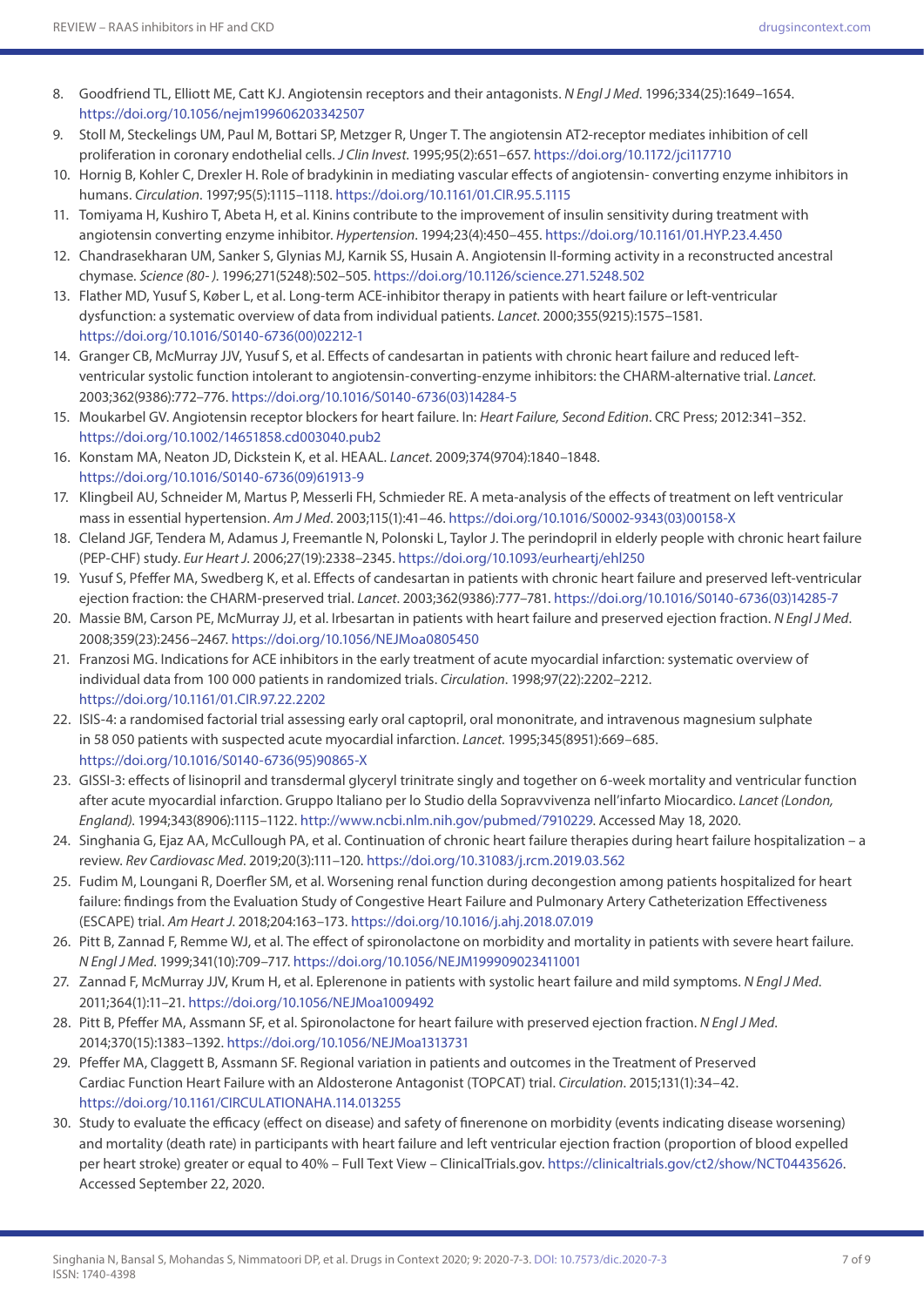- 31. Spironolactone initiation registry randomized interventional trial in heart failure with preserved ejection fraction Full Text View – ClinicalTrials.gov. <https://clinicaltrials.gov/ct2/show/NCT02901184>. Accessed September 22, 2020.
- 32. Maisel A, Xue Y, van Veldhuisen DJ, et al. Effect of spironolactone on 30-day death and heart failure rehospitalization (from the COACH Study).[Erratum appears in Am J Cardiol. 2014 Nov 15;114(10):1628]. *Am J Cardiol*. 2014. <https://doi.org/https://dx.doi.org/10.1016/j.amjcard.2014.05.062>
- 33. Hamaguchi S, Kinugawa S, Tsuchihashi-Makaya M, et al. Spironolactone use at discharge was associated with improved survival in hospitalized patients with systolic heart failure. *Am Heart J*. 2010;160(6):1156–1162. <https://doi.org/10.1016/j.ahj.2010.08.036>
- 34. Hernandez AF, Mi X, Hammill BG, et al. Associations between aldosterone antagonist therapy and risks of mortality and readmission among patients with heart failure and reduced ejection fraction. *JAMA – J Am Med Assoc*. 2012. <https://doi.org/10.1001/jama.2012.14795>
- 35. Ferreira JP, Santos M, Almeida S, Marques I, Bettencourt P, Carvalho H. Mineralocorticoid receptor antagonism in acutely decompensated chronic heart failure. *Eur J Intern Med*. 2014;25(1):67–72.<https://doi.org/10.1016/j.ejim.2013.08.711>
- 36. Colchicine and spironolactone in patients with MI/SYNERGY stent registry Full Text View ClinicalTrials.gov. <https://clinicaltrials.gov/ct2/show/NCT03048825>. Accessed September 22, 2020.
- 37. Rossignol P, Cleland JGF, Bhandari S, et al. Determinants and consequences of renal function variations with aldosterone blocker therapy in heart failure patients after myocardial infarction: insights from the eplerenone post-acute myocardial infarction heart failure efficacy and survival study. *Circulation*. 2012.<https://doi.org/10.1161/CIRCULATIONAHA.111.028282>
- 38. Rossignol P, Dobre D, McMurray JJV, et al. Incidence, determinants, and prognostic significance of hyperkalemia and worsening renal function in patients with heart failure receiving the mineralocorticoid receptor antagonist eplerenone or placebo in addition to optimal medical therapy: results from the Eplerenone in Mild Patients Hospitalization and Survival Study in Heart Failure (EMPHASIS-HF). *Circ Heart Fail*. 2014;7(1):51–58. <https://doi.org/10.1161/CIRCHEARTFAILURE.113.000792>
- 39. Tromp J, ter Maaten JM, Damman K, et al. Serum potassium levels and outcome in acute heart failure (Data from the PROTECT and COACH Trials). *Am J Cardiol*. 2017.<https://doi.org/10.1016/j.amjcard.2016.09.038>
- 40. McMurray JJV, Packer M, Desai AS, et al. Angiotensin–Neprilysin inhibition versus enalapril in heart failure. *New J Med*. 2014;11:993–1004.<https://doi.org/10.1056/NEJMoa1409077>
- 41. Desai AS, Claggett BL, Packer M, et al. Influence of sacubitril/valsartan (LCZ696) on 30-day readmission after heart failure hospitalization. *J Am Coll Cardiol*. 2016;68(3):241–248. <https://doi.org/10.1016/j.jacc.2016.04.047>
- 42. Solomon SD, McMurray JJV, Anand IS, et al. Angiotensin–Neprilysin inhibition in heart failure with preserved ejection fraction. *N Engl J Med*. 2019;381(17):1609–1620. <https://doi.org/10.1056/NEJMoa1908655>
- 43. Luo N, Fonarow GC, Lippmann SJ, et al. Early adoption of sacubitril/valsartan for patients with heart failure with reduced ejection fraction: insights from Get With the Guidelines-Heart Failure (GWTG-HF). *JACC Heart Fail*. 2017;5(4):305–309. <https://doi.org/10.1016/j.jchf.2016.12.018>
- 44. Velazquez EJ, Morrow DA, DeVore AD, et al. Angiotensin-Neprilysin inhibition in acute decompensated heart failure. *N Engl J Med*. 2019;380(6):539–548. <https://doi.org/10.1056/NEJMoa1812851>
- 45. Humphreys BD. Mechanisms of renal fibrosis. *Annu Rev Physiol*. 2018;80(1):309–326. <https://doi.org/10.1146/annurev-physiol-022516-034227>
- 46. Liu M, Ning X, Li R, et al. Signalling pathways involved in hypoxia-induced renal fibrosis. *J Cell Mol Med*. 2017;21(7):1248–1259. <https://doi.org/10.1111/jcmm.13060>
- 47. Bayer's finerenone meets primary endpoint in phase III FIDELIO-DKD renal outcomes study in patients with chronic kidney disease and type 2 diabetes | Business Wire. [https://www.businesswire.com/news/home/20200709005224/en/Bayer's-](https://www.businesswire.com/news/home/20200709005224/en/Bayer)[Finerenone-Meets-Primary-Endpoint-in-Phase-III-FIDELIO-DKD-Renal-Outcomes-Study-in-Patients-With-Chronic-Kidney-](https://www.businesswire.com/news/home/20200709005224/en/Bayer)[Disease-and-Type-2-Diabetes](https://www.businesswire.com/news/home/20200709005224/en/Bayer). Accessed September 22, 2020.
- 48. Martínez-Milla J, García MC, Urquía MT, et al. Blockade of Renin–Angiotensin–Aldosterone system in elderly patients with heart failure and chronic kidney disease: results of a single-center, observational cohort study. *Drugs and Aging*. 2019;36(12):1123–1131. <https://doi.org/10.1007/s40266-019-00709-1>
- 49. Lewis EJ, Hunsicker LG, Bain RP, Rohde RD. The effect of angiotensin-converting-enzyme inhibition on diabetic nephropathy. *N Engl J Med*. 1993;329(20):1456–1462.<https://doi.org/10.1056/NEJM199311113292004>
- 50. Lewis EJ, Hunsicker LG, Clarke WR, et al. Renoprotective effect of the angiotensin-receptor antagonist irbesartan in patients with nephropathy due to type 2 diabetes. *N Engl J Med*. 2001;345(12):851–860.<https://doi.org/10.1056/NEJMoa011303>
- 51. Heart Outcomes Prevention Evaluation (HOPE) Study Investigators. Effects of ramipril on cardiovascular and microvascular outcomes in people with diabetes mellitus: results of the HOPE study and MICRO-HOPE substudy. *Lancet*. 2000;355(9200): 253–259. [https://doi.org/10.1016/S0140-6736\(99\)12323-7](https://doi.org/10.1016/S0140-6736(99)12323-7)
- 52. Brenner BM, Cooper ME, De Zeeuw D, et al. Effects of losartan on renal and cardiovascular outcomes in patients with type 2 diabetes and nephropathy. *N Engl J Med*. 2001;345(12):861–869. <https://doi.org/10.1056/NEJMoa011161>